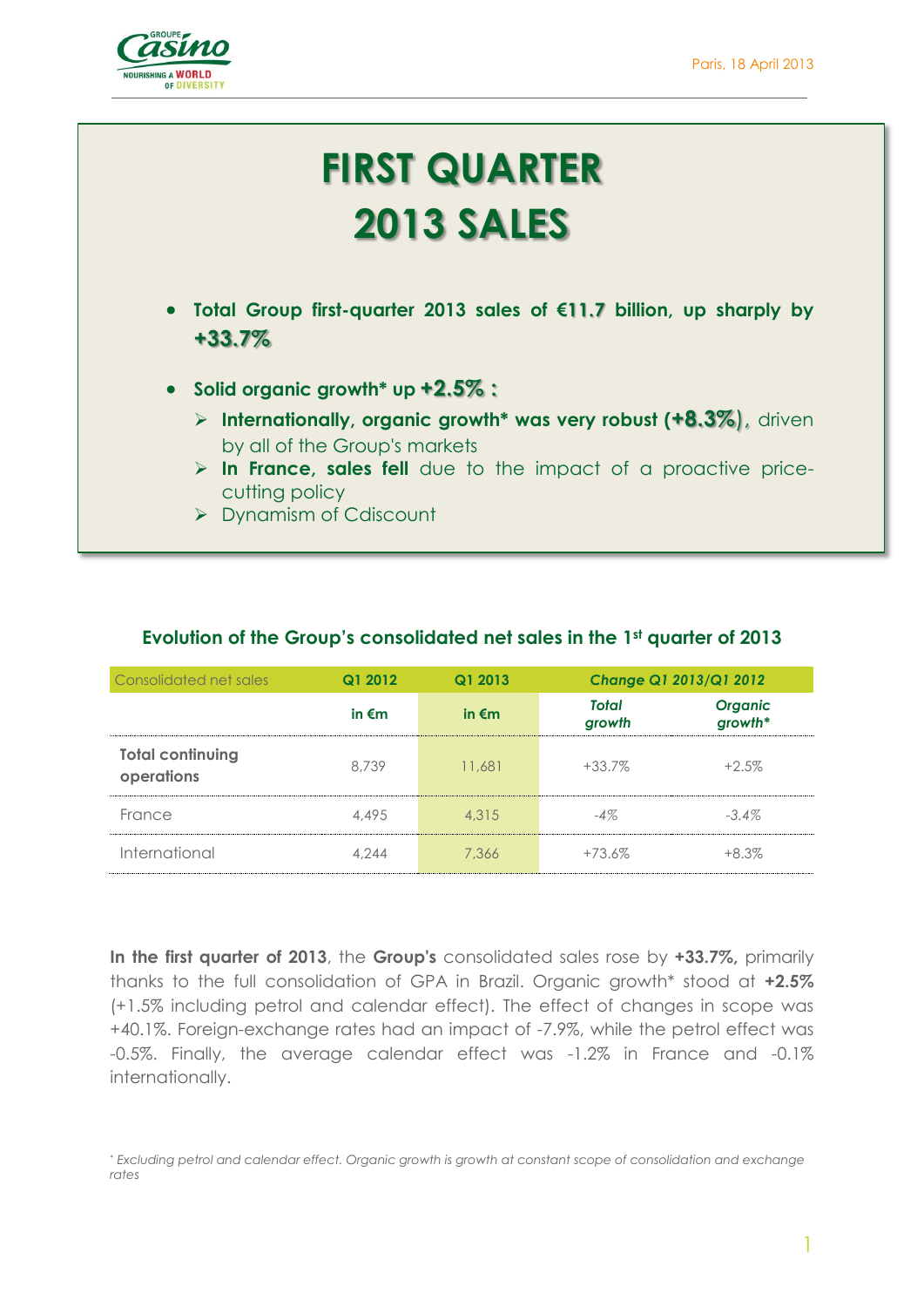

# **Q1 2013 SALES**

## **In France, activity was marked by price drops, Cdiscount's strong growth (+11.9%) and the resilience of convenience formats**

**In France**, first-quarter organic growth was -3.4% excluding petrol and calendar effect, with total sales of €4,315 million against a backdrop of soft consumption in which Casino continued the price-cutting policy it initiated in Q4 2012.

- Overall, **convenience formats** posted satisfactory sales growth.
- **Géant's** same-store sales fell by -9.7% excluding calendar effect (vs. -9.9% in Q4 2012) due to the combined effect of price-cutting initiatives, less promotional activity and reallocations of retail space.
- **In contrast, Cdiscount** once again showed strong growth (**+11.9%**), which was higher than the market's.

## **International organic growth remained strong (+8.3% excluding petrol and calendar effect) for all of the Group's markets, in keeping with previous quarters**

International subsidiaries posted another quarter of strong organic growth at **+8.3%** excluding petrol and calendar effect. Overall, international sales increased by **+73.6% to €7,366 million**, particularly due to the full consolidation of GPA as of the second half of 2012, despite the negative foreign-exchange effect of -16.3%, primarily related to the real's depreciation.

- **Latin America** posted strong organic growth of +8.7% excluding petrol and calendar effect, up from Q4 2012 (+7.8%), driven by strong same-store growth in Brazil and dynamic expansion in Colombia.
- **•** Organic growth in **Asia**, excluding petrol and calendar effect, remained substantial at **+8.5%**, due to rapid expansion and sustained same-store growth in Thailand.

Total **International** sales accounted for **63% of Group sales** over the period, compared with 49% in Q1 2012.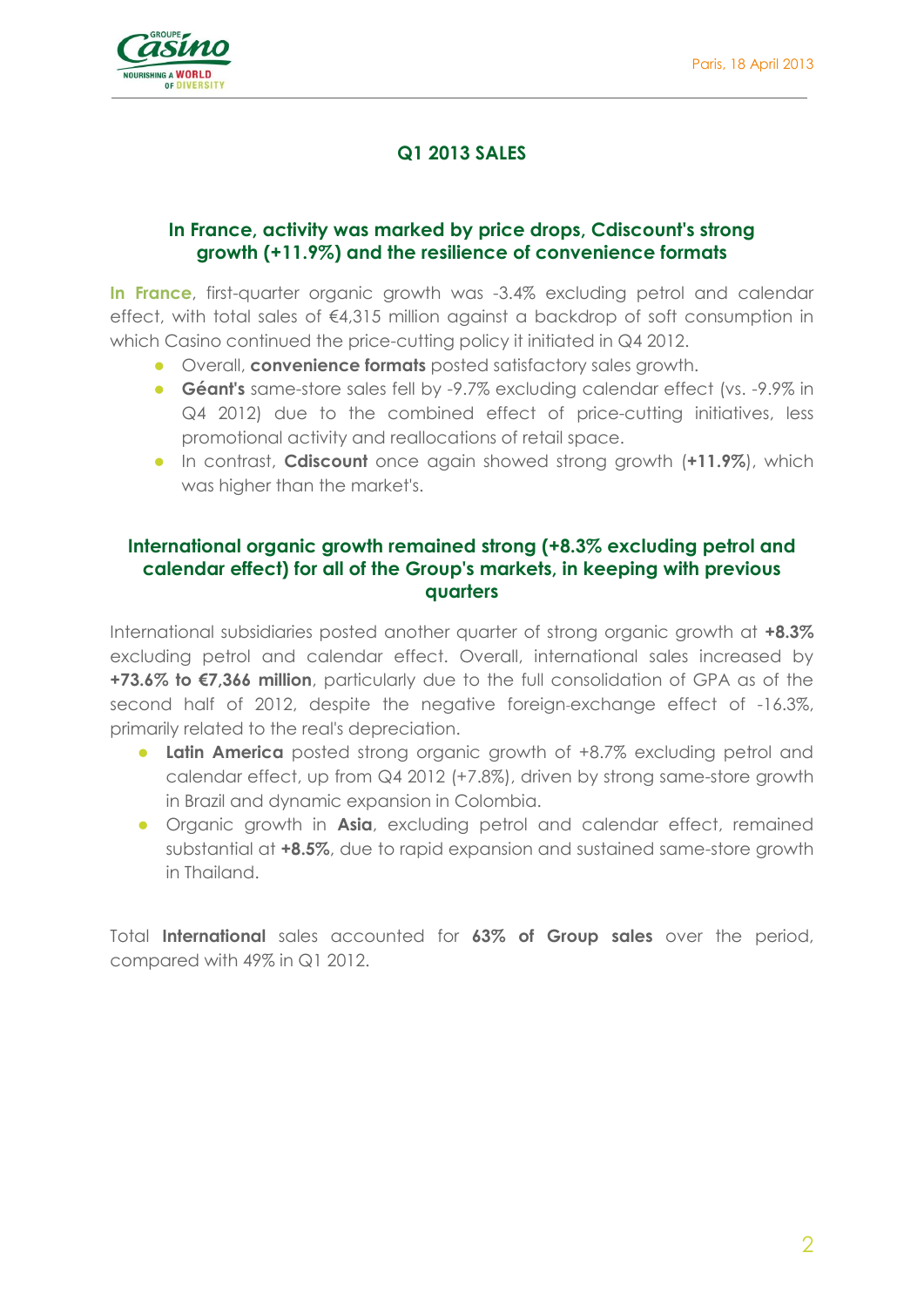

# **FRANCE: SALES ANALYSIS - Q1 2013**

Sales in **France** came to **€4,315 million** in the first quarter of 2013, a decline of **-3.4%** in organic growth, excluding petrol and calendar effect.

| In $\epsilon$ m                |         |         | <b>Total growth</b> | <b>Organic</b><br>growth <sup>*</sup> |
|--------------------------------|---------|---------|---------------------|---------------------------------------|
|                                | Q1 2012 | Q1 2013 | Q1 2013             | Q1 2013                               |
| Net sales before tax - France  | 4,495.1 | 4,314.7 | $-4\%$              | $-3.4\%$                              |
| <b>Casino France</b>           | 2,921.4 | 2,731.4 | $-6.5\%$            | $-4.7\%$                              |
| Géant Casino hypermarkets      | 1,271.1 | 1,122.3 | $-11.7\%$           | $-11.5\%$                             |
| Casino supermarkets            | 865.1   | 821.1   | $-5.1\%$            | $-3\%$                                |
| Superettes                     | 353.6   | 340.7   | $-3.7\%$            | $-2.6\%$                              |
| Cdiscount & Other businesses   | 431.5   | 447.2   | $+3.6\%$            | $+6.4\%$                              |
| <b>Franprix - Leader Price</b> | 1,062   | 1,078.9 | $+1.6\%$            | $-2\%$                                |
| <b>Monoprix</b>                | 511.7   | 504.5   | $-1.4\%$            | $+0.5\%$                              |

## Evolution in sales

## Evolution in same-store sales, excluding petrol

| In $\epsilon$ m           | excluding calendar effect |          |          |
|---------------------------|---------------------------|----------|----------|
|                           | Q1 2013                   | Q1 2013  | Q4 2012  |
| Géant Casino hypermarkets | $-10.2\%$                 | $-9.7\%$ | $-9.9\%$ |
| Casino supermarkets       | $-8.3\%$                  | $-7.6\%$ | $-6.1\%$ |
| Franprix                  | $-4\%$                    | $-17\%$  | $-2.8\%$ |
| Leader Price              | $-2.5\%$                  | $-0.5\%$ | $-0.2\%$ |
| Monoprix                  | $-3.3\%$                  | $-1.3\%$ | $-0.9\%$ |

 $\overline{a}$ 

<sup>\*</sup> *Excluding petrol and calendar effect*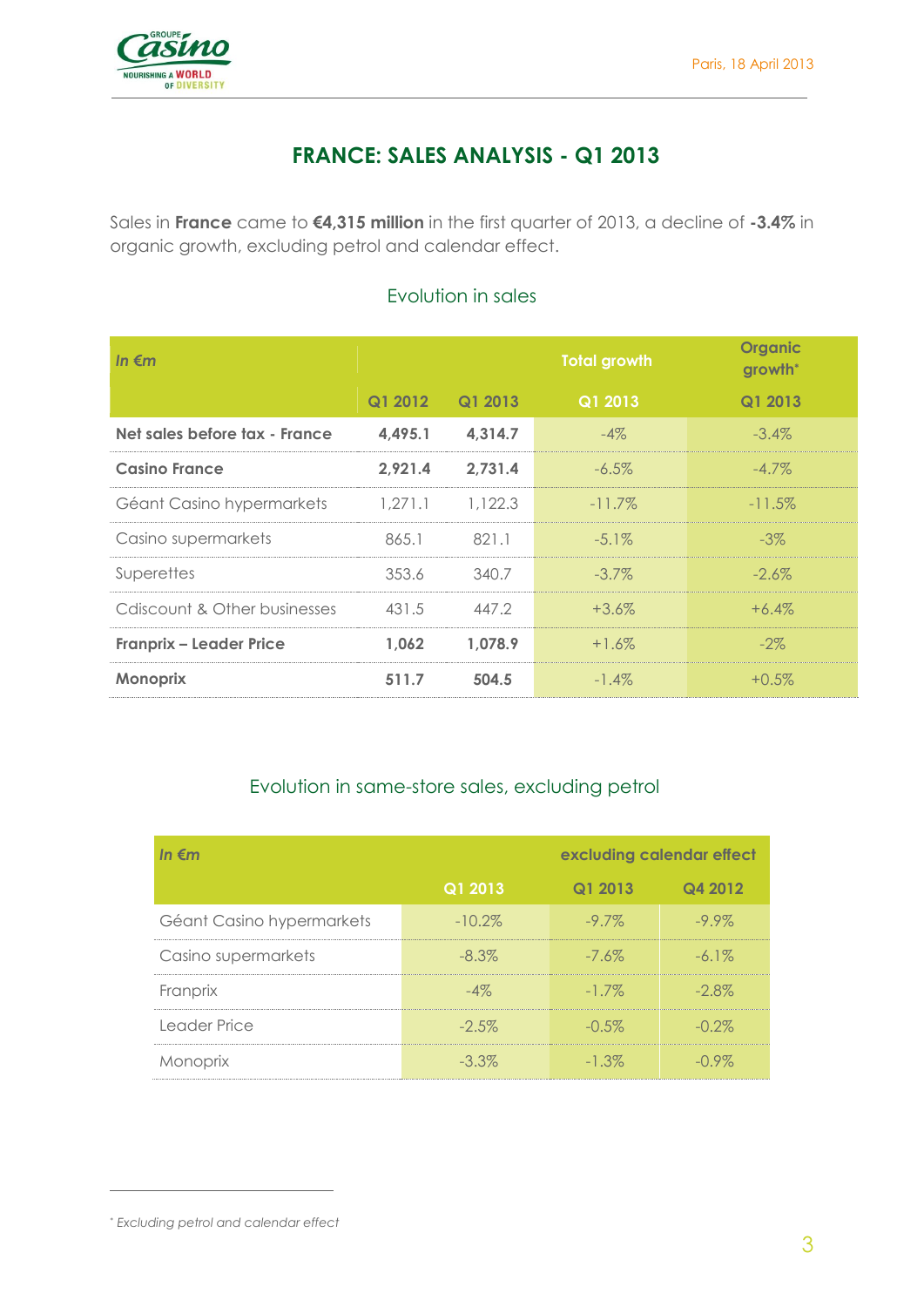

#### **Casino France**

Same-store sales excluding petrol for **Géant Casino** were down -9.7%\* in Q1 2013.

In a context of soft consumption for Q1 2013, same-store food sales were down -7.7%\*. This change is primarily the result of the continuation during the first quarter of the year of the proactive price-cutting policy begun in Q4 2012, funded by improvements in operational efficiency and optimisation of promotional activity. In addition, the banner continued to roll out and expand its "Le Meilleur d'Ici" ("the Best of our region") and entry-price corners, which are showing good results.

Same-store non-food sales fell due to the proactive reduction of Multimedia, price cutting and unfavourable weather conditions for seasonal products. Géant is continuing to refocus on the most buoyant categories as well as on rolling out its multichannel strategy by installing Cdiscount pick-up points in drive-through stores and Cdiscount corners in stores.

Organic sales growth for **Supermarchés Casino** excluding petrol and calendar effect declined by -3% compared to Q1 2012 and by -7.6%\* for same-store sales, particularly due to continued price cuts initiated in Q4.

The banner has kept up its strategy of excellence in fresh goods and rollout of local products, as well as relaunching its loyalty programme in stores. One supermarket opened during the quarter.

**Superette** sales declined by -2.6% on an organic basis excluding petrol and calendar effect. The banner successfully converted 31 of its stores to the Casino Shop and Shopping formats in the city of Lyon, and continued streamlining the stores network with 18 store openings and 78 closures.

**Cdiscount** sales rose by +11,9%, driven by the performance of toys and high-tech products (IT, household appliances, etc.). The private label's share doubled compared to Q1 2012. Total business volume grew by +18% in Q1 2013, supported by the strong performance of the marketplace, which now accounts for more than 10% of the site's business volume, with the number of vendors and offers increasing rapidly. Finally, 10% of site sales were made via smartphones or tablets at the end of Q1 2013.

Cdiscount remains a key tool in the Group's multi-channel strategy, which drew on 2,700 in-store physical pick-up points at the end of the first quarter.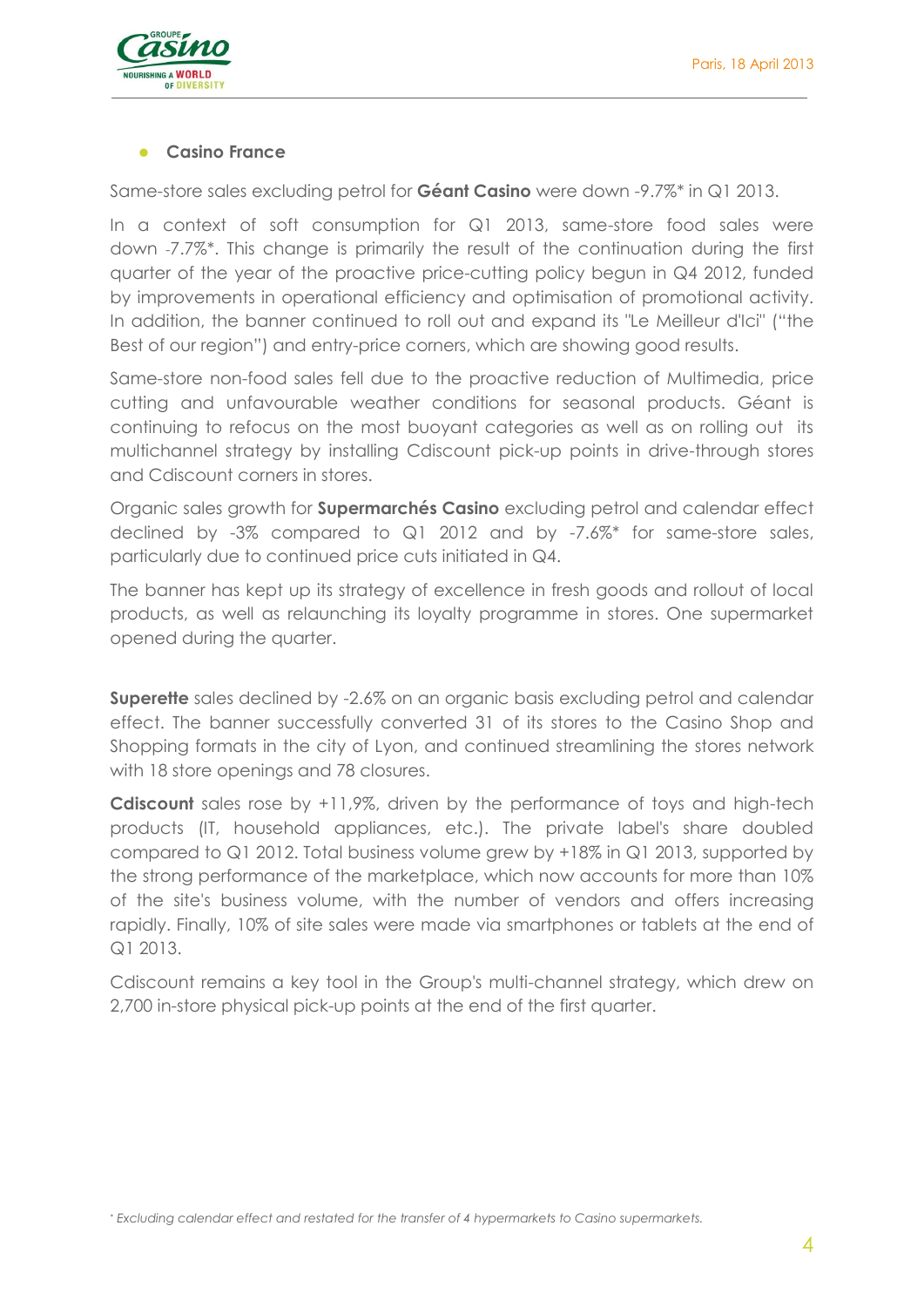

#### **Franprix – Leader Price**

Total Franprix-Leader Price sales posted an increase of +1.6% due to the continued network expansion and the consolidation of master franchises.

Leader Price's same-store sales decreased slightly by -0.5% excluding calendar effect. Sales initiatives begun in 2012 (assortment and pricing policy) continued to produce results in Q1 2013, with a value proposition that fits the current consumption climate. Fresh product selection produced excellent results and the banner continued to work on its fresh-product channels. Renovation of existing stores continued throughout the quarter.

Over the quarter, Franprix same-store sales fell by -1.7% excluding calendar effect, with footfall improving since Q4 2012 (-2.8%). The banner benefited from changes to its assortment (development of the "Marché Franprix" product line) and rolled out its loyalty programme in 170 stores.

#### **•** Monoprix

Monoprix sales increased by +0.5% on an organic basis excluding petrol and calendar effect, due to its ongoing dynamic expansion and positive food sales trend, underpinned by the performance of fresh products and a still-favourable average basket. Among the various banners, Naturalia showed positive performance.

Non-food sales posted a decline related to the impact of unfavourable weather conditions on seasonal apparel sales.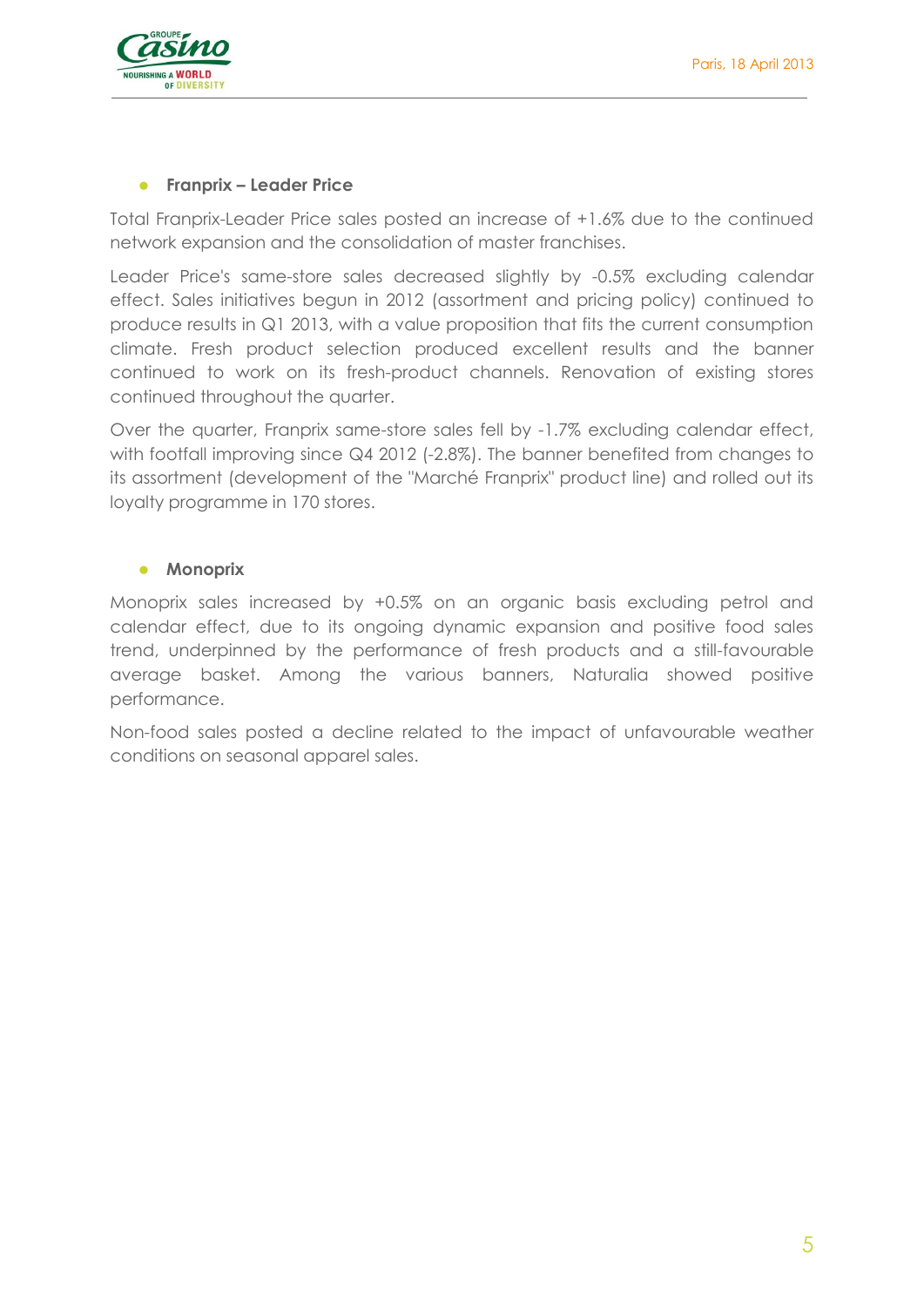

# **INTERNATIONAL: SALES ANALYSIS - Q1 2013**

Consolidated sales at International subsidiaries rose substantially by **+73.6%.**

**Scope** effects had a positive impact of +81.5%, related to the full consolidation of GPA.

**Exchange rates** had an unfavourable impact of **-16.3%**, resulting primarily from the Brazilian real's sharp depreciation against the euro.

Once again, **organic growth** was very high at **+8.3%\***, in keeping with previous quarters, driven by solid performance in both Latin America and Asia.

## Evolution of International sales growth in the 1st quarter of 2013

|               | Total growth | <b>Organic</b><br>growth <sup>*</sup> | Same-store<br>growth* |
|---------------|--------------|---------------------------------------|-----------------------|
| Latin America | $+94\%$      | $+8.7\%$                              | $+5.4\%$              |
| Asio          | $+10.8\%$    | $+8.5\%$                              | $+2.3\%$              |

In **Latin America,** same-store sales grew by **+5.4%** excluding petrol and calendar effect, in keeping with previous quarters, reflecting GPA's solid performance in Brazil. Organic growth was +8.7%\*, increasing from Q4 2012 (+7.8%\*), boosted by continued rapid expansion, particularly in Colombia. In all, sales rose +94% primarily under the impact of the full consolidation of GPA.

#### **GPA in Brazil**

In Brazil, GPA posted same-store sales excluding petrol effect up +7.1%, increasing from Q4 2012 (+6.6%).

As for food, same-store sales by GPA Food rose by +6.9%. They were driven by excellent performance by the Assaí cash & carry banner, which continued to show impressive double-digit growth due to an overhaul of its product selection. Excluding Assaí, GPA Food posted very strong performance, particularly in the Minimercado convenience format. Expansion in these two formats was marked in Q1 2013 with the opening of 12 Minimercados and 3 Assaí stores.

 $\overline{a}$ 

*<sup>\*</sup> Excluding petrol and calendar effect.*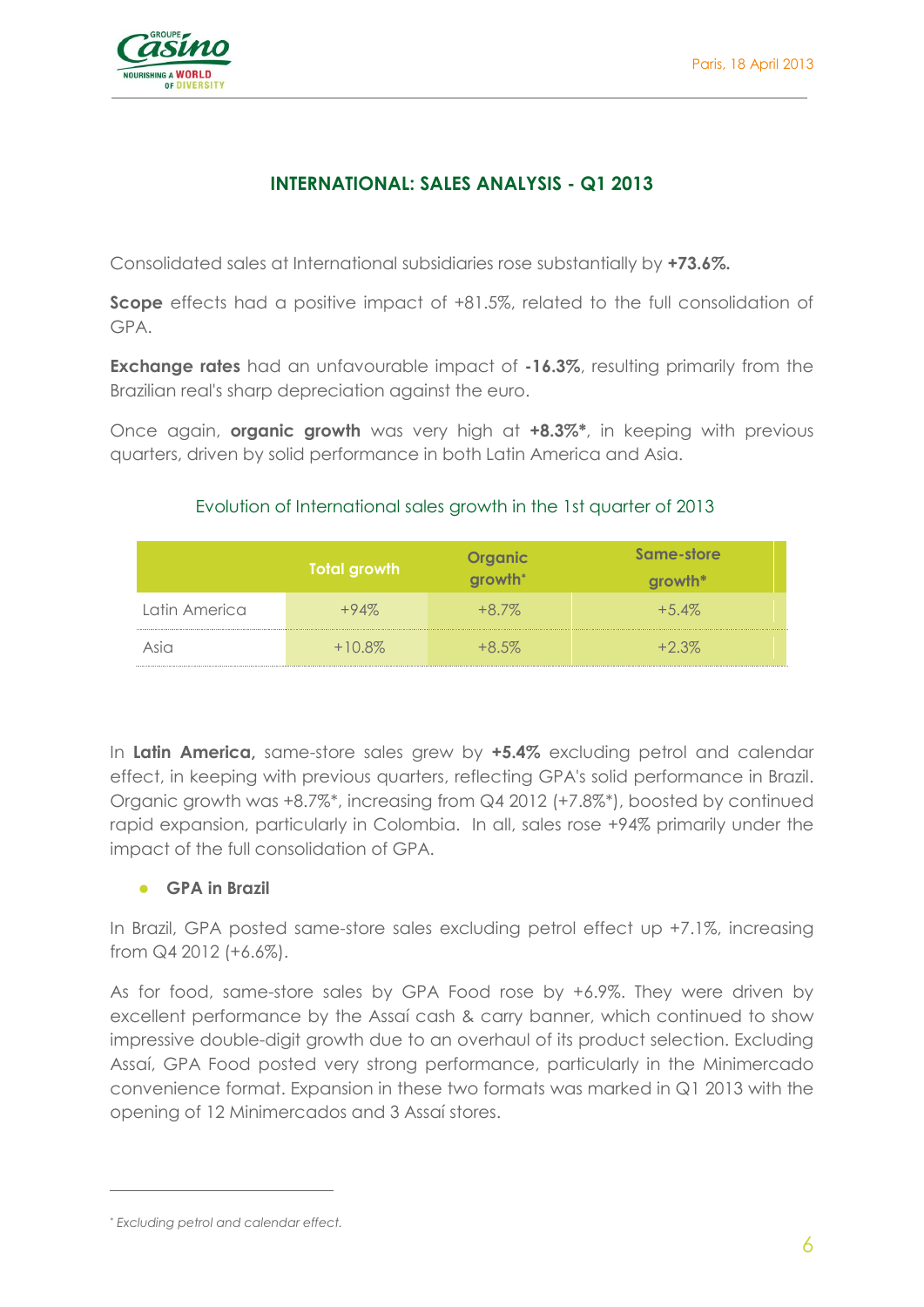

As for non-food, Viavarejo same-store sales continued to grow quickly at +7.3%, driven by significant sales initiatives and the very strong performance by electronics. E-commerce also performed well at the end of the period: Extra.com.br launched its marketplace. Expansion continued in the first quarter.

#### **Exito Group**

Exito's total sales grew above retail sales growth in the first quarter due to the impact of sustained organic growth that particularly benefited from the rapid expansion of the stores network and from the good performance of Surtimax, leader in the discount format. In the first quarter, Exito continued the reinforcement of its private labels in its assortments and the development of complementary businesses to retail. **Exito's** expansion in the first quarter was sustained.

*Exito's Q1 earnings will be released at the end of April 2013.*

**In Asia,** same-store growth excluding calendar effect totalled +2.3%. **Organic** growth in sales excluding calendar effect maintained a high level of **+8.5%.** Total sales grew **+10.8%.**

#### **•** Big C Thailand

**Big C** posted **organic sales growth** excluding calendar effect of **+9,2%,** boosted by a very dynamic expansion policy and a healthy level of same-store sales (+2,4%). Significant marketing and promotional operations were realised over the quarter. Convenience banners performed particularly well.

#### **Big C Vietnam**

**Big C Vietnam's organic growth** continued, due in particular to the impact of the openings of a hypermarket and shopping mall.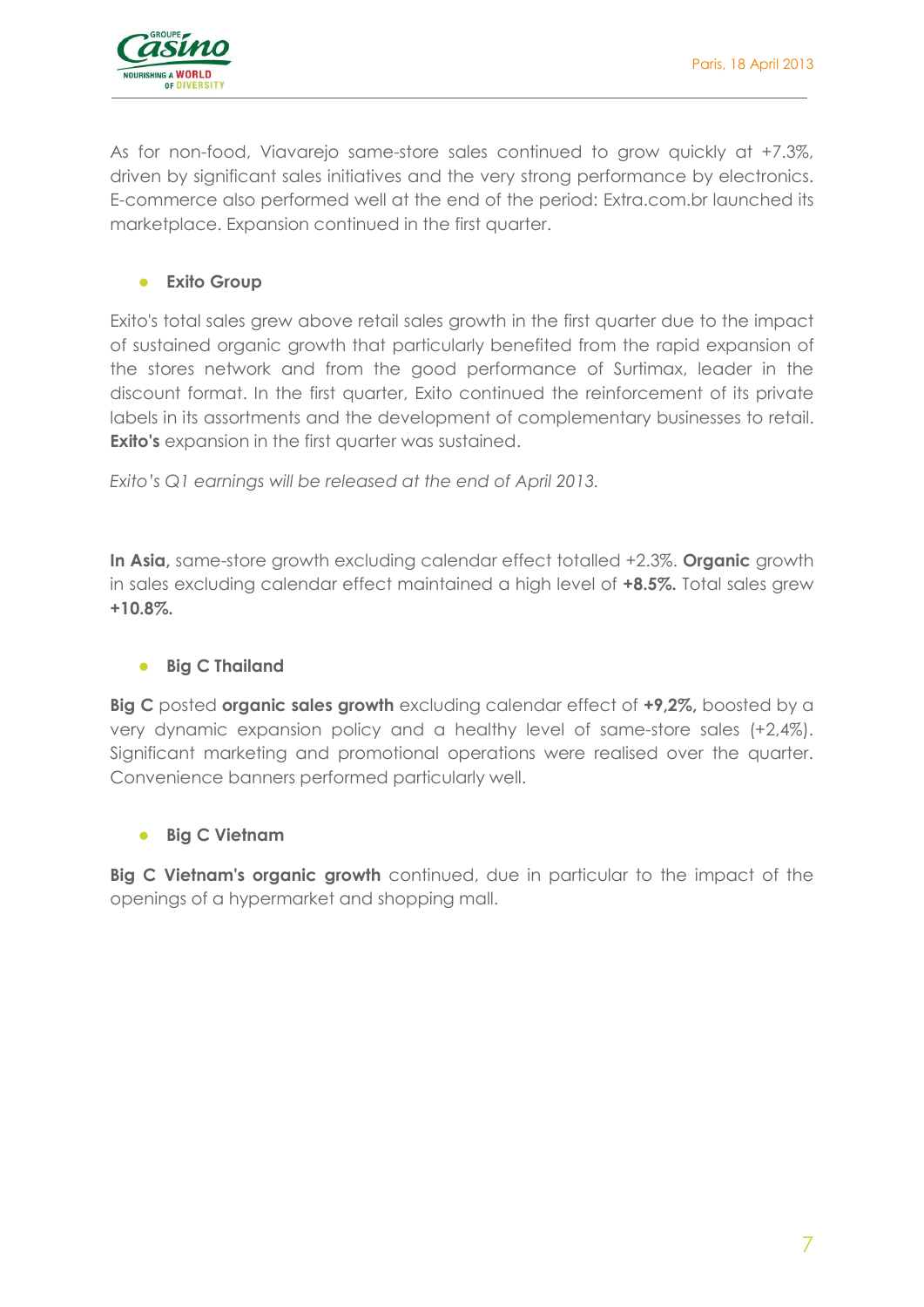

#### **ANALYST AND INVESTOR CONTACTS**

**Régine GAGGIOLI** – Tel: +33 (0)1 53 65 64 17 rgaggioli@groupe-casino.fr **or**

> +33 (0)1 53 65 64 18 IR\_Casino@groupe-casino.fr

#### **GROUP EXTERNAL COMMUNICATIONS DEPARTMENT**

#### **PRESS CONTACT**

**Aziza BOUSTER** 

Tel: +33 (0)1 53 65 24 78 Mob: +33 (0)6 08 54 28 75 abouster@groupe-casino.fr

#### **IMAGE 7**

**Grégoire LUCAS** Tel: +33 (0)6 71 60 02 02 glucas@image7.fr

#### **Financial calendar**

**22 April 2013** Annual General Meeting

#### *Disclaimer*

*This press release was prepared solely for informational purposes and should not be construed as a solicitation or an offer to buy or sell any securities or related financial instruments. Similarly, it does not and should not be treated as giving investment advice. It has no connection with the specific investment objectives, financial situation or needs of any receiver. No representation or warranty, express or implied, is provided in relation to the accuracy, completeness or reliability of the information contained in this document. It should not be regarded by recipients as a substitute for the exercise of their own judgement. Any opinions expressed herein are subject to change without notice.*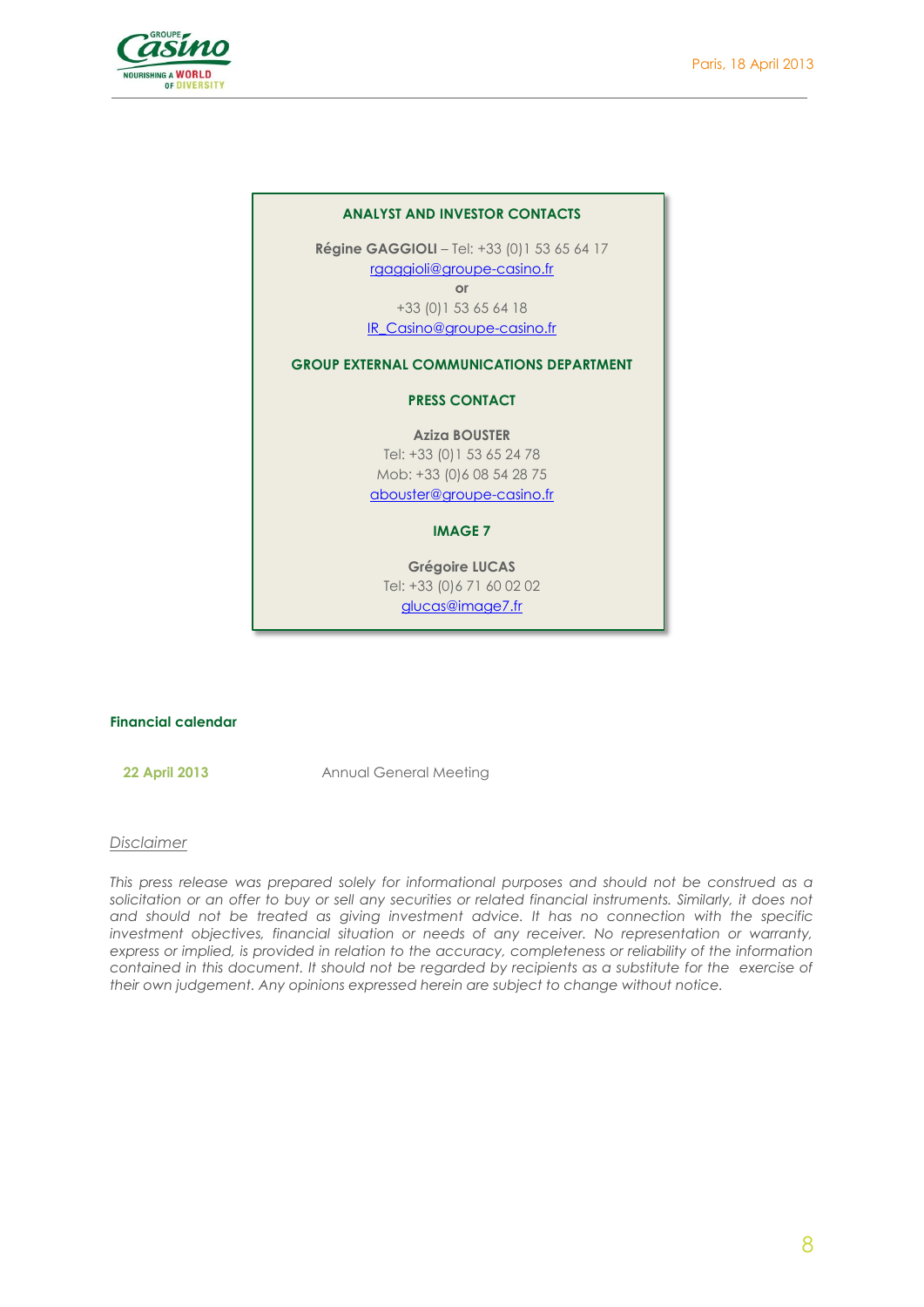

# **Appendices**

## **Main changes in the scope of consolidation**

- **Full consolidation of GPA since 2 July 2012. GPA was consolidated at 40.1% as of end of March 2012**
- **Full consolidation of companies owning 21 stores into Franprix-Leader Price from July 2012**
- **Full consolidation of BARAT within Franprix-Leader Price from 8 March 2012 (22 stores)**
- **Full consolidation of DSO and CAFIGE within Franprix-Leader Price from 1 February 2013 (120 stores)**

| in $\notin$ m                                         | Q1 2012 | Q1 2013  | Change   | Change                        |
|-------------------------------------------------------|---------|----------|----------|-------------------------------|
|                                                       | €m      | €m       | Reported | At constant<br>exchange rates |
| <b>FRANCE</b>                                         | 4,495.1 | 4,314.7  | $-4\%$   | $-4%$                         |
| Of which:                                             |         |          |          |                               |
| <b>Casino France</b>                                  | 2,921.4 | 2,731.4  | $-6.5%$  | $-6.5%$                       |
| Géant Casino hypermarkets                             | 1,271.1 | 1,122.3  | $-11.7%$ | $-11.7%$                      |
| Casino supermarkets                                   | 865.1   | 821.1    | $-5.1\%$ | $-5.1\%$                      |
| Superettes                                            | 353.6   | 340.7    | $-3.7\%$ | $-3.7\%$                      |
| Other businesses                                      | 431.5   | 447.2    | $+3.6%$  | $+3.6%$                       |
| <b>Franprix - Leader Price</b>                        | 1,062   | 1,078.9  | $+1.6%$  | $+1.6%$                       |
| Monoprix                                              | 511.7   | 504.5    | $-1.4\%$ | $-1.4%$                       |
| <b>INTERNATIONAL</b>                                  | 4,244   | 7,366    | $+73.6%$ | +89.9%                        |
| Of which:                                             |         |          |          |                               |
| <b>Latin America</b>                                  | 3,225.1 | 6,257.4  | $+94%$   | $+116.2%$                     |
| Asia                                                  | 808     | 895.6    | 10.8%    | $+7.9\%$                      |
| <b>Other sectors</b>                                  | 211.1   | 213.5    | $+1.1%$  | $+1.5%$                       |
| <b>NET SALES FROM CONTINUING</b><br><b>OPERATIONS</b> | 8,739.3 | 11,681.2 | $+33.7%$ | $+41.6%$                      |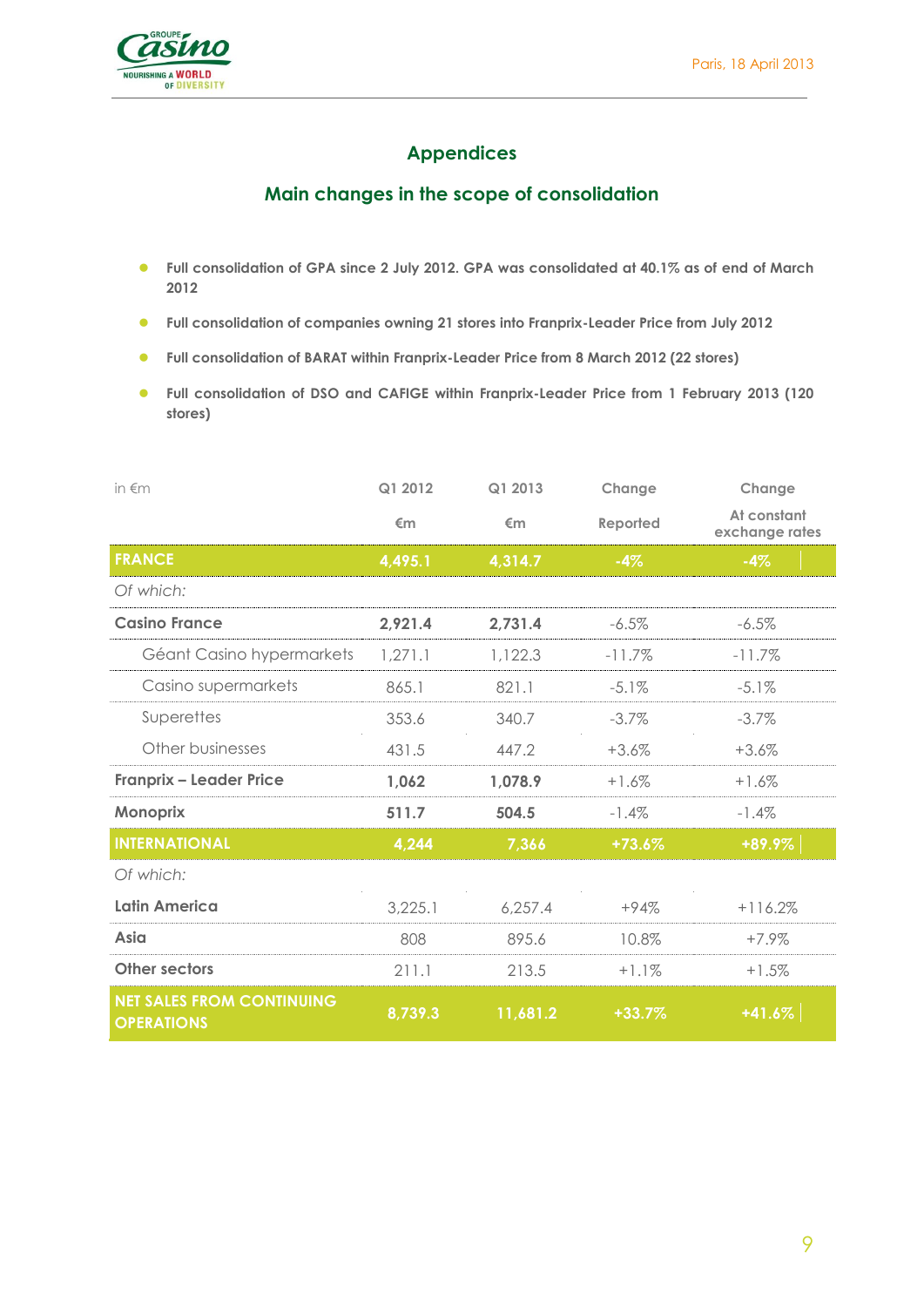

# **Exchange rates**

| Average exchange rates        | Q12012 | $\Omega$ 2013 | Change    |
|-------------------------------|--------|---------------|-----------|
| Argentina (ARS / EUR)         | 0.1757 | 0 1 5 1 1     | $-14\%$   |
| Uruguay (UYP / EUR)           | 0.0391 | 0.0395        | $+0.9\%$  |
| Thailand (THB / EUR)          | 0.0246 | 0.0254        | $+3.3\%$  |
| Vietnam (VND / EUR) (x 1,000) | 0.0367 | 0.0364        | $-0.8\%$  |
| Colombia (COP/EUR) (x 1,000)  | 0.4236 | 0.4228        | $-0.2\%$  |
| Brazil (BRL / EUR)            | 0.4317 | 0.3796        | $-12.1\%$ |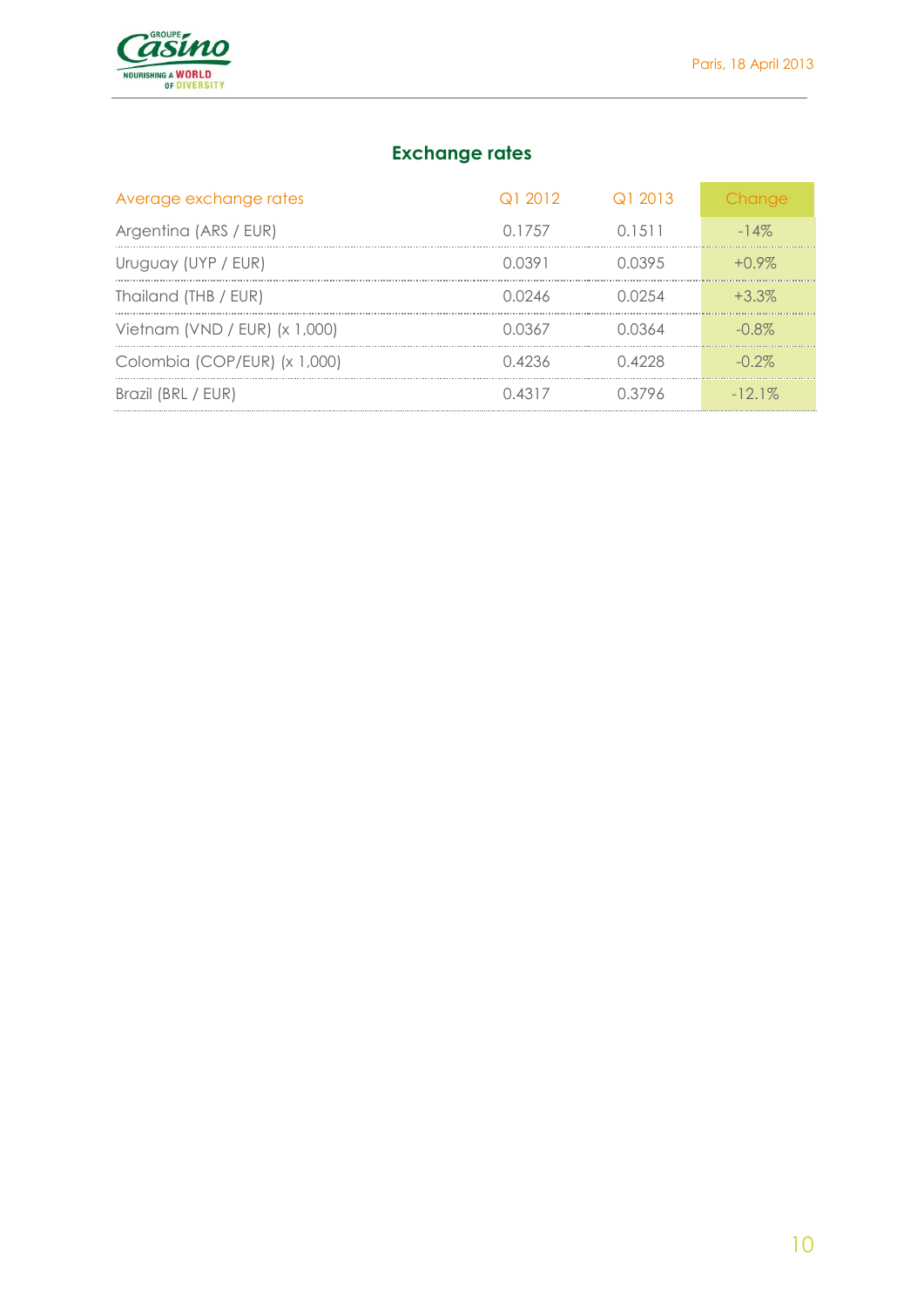

# **Period-end store network: France**

| <b>FRANCE</b>                                 | 31 March 2012         | 31 Dec. 2012          | <b>31 March 2013</b>  |
|-----------------------------------------------|-----------------------|-----------------------|-----------------------|
| Géant Casino hypermarkets                     | 126                   | 125                   | 126                   |
| Of which French Affiliates                    | 8                     | 9                     | 9                     |
| International Affiliates                      | 5                     | 6                     | $\overline{7}$        |
| + service stations                            | 100                   | 97                    | 97                    |
| <b>Casino supermarkets</b>                    | 425                   | 445                   | 446                   |
| Of which French Affiliates                    | 51                    | 58                    | 61                    |
| International Franchise Affiliates            | 35                    | 41                    | 39                    |
| + service stations                            | 169                   | 173                   | 173                   |
| <b>Franprix supermarkets</b>                  | 892                   | 891                   | 875                   |
| Of which Franchise outlets                    | 377                   | 390                   | 347                   |
| <b>Monoprix supermarkets</b>                  | 518                   | 542                   | 555                   |
| Of which Naturalia                            | 58                    | 71                    | 74                    |
| Of which Franchise outlets/Affiliates         | 131                   | 137                   | 143                   |
| Leader Price discount stores                  | 595                   | 604                   | 600                   |
| Of which Franchise outlets                    | 245                   | 231                   | 149                   |
| <b>Total supermarkets and discount stores</b> | 2,430                 | 2,482                 | 2,476                 |
| Of which Franchise outlets/Stores             | 839                   | 857                   | 739                   |
| operated under business leases                |                       |                       |                       |
| <b>Petit Casino superettes</b>                | 1,745                 | 1,575                 | 1.500                 |
| Of which Franchise outlets                    | 28                    | 26                    | 26                    |
| <b>Casino Shopping superettes</b>             | 7                     | 11                    | 13                    |
| <b>Casino Shop superettes</b>                 | 19                    | 77                    | 112                   |
| Of which Franchise outlets                    |                       |                       |                       |
| <b>Eco Services superettes</b>                |                       | ı                     |                       |
| <b>Coop Alsace superettes</b>                 |                       | 144                   | 144                   |
| Of which Franchise outlets                    |                       | 144                   | 144                   |
| Spar superettes                               | 955                   | 963                   | 956                   |
| Of which Franchise outlets                    | 743                   | 739                   | 735                   |
| <b>Vival superettes</b>                       | 1,699                 | 1,705                 | 1,698                 |
| Of which Franchise outlets                    | 1.697                 | 1,704                 | 1,697                 |
| Casitalia and C'Asia superettes               |                       |                       |                       |
| <b>Other Franchise stores</b>                 | 1,115                 | 1,105                 | 1,098                 |
| Corner, Relay, Shell, Elf, Carmag             | 1,115                 | 1,105                 | 1,098                 |
| <b>Wholesale activity</b>                     | 935                   | 935                   | 934                   |
| <b>TOTAL CONVENIENCE STORES</b>               | 6,477                 | 6,517                 | 6,457                 |
| Of which Franchise outlets/Stores             | 4,519                 | 4,654                 | 4,635                 |
| operated under business leases/Wholesale      |                       |                       |                       |
| <b>Other Affiliate stores</b>                 | 28                    | 29                    | 29                    |
| Of which French Affiliates                    | 20                    | 20                    | 20                    |
| <b>International Affiliates</b>               | 8                     | 9                     | 9                     |
| <b>Other businesses</b>                       | 297                   | 304                   | 301                   |
| Cafeterias<br>Cdiscount                       | 295<br>$\overline{2}$ | 302<br>$\overline{2}$ | 299<br>$\overline{2}$ |
|                                               |                       |                       |                       |
| <b>TOTAL France</b>                           | 9,358                 | 9,457                 | 9,389                 |
| Hypermarkets (HM)                             | 126                   | 125                   | 126                   |
| Supermarkets (SM)                             | 1,835                 | 1,878                 | 1,876                 |
| Discount (DIS)                                | 595                   | 604                   | 600                   |
| Superettes (SUP) and other stores (MAG)       | 6,505                 | 6,546                 | 6,486                 |
| Other (DIV)                                   | 297                   | 304                   | 301                   |